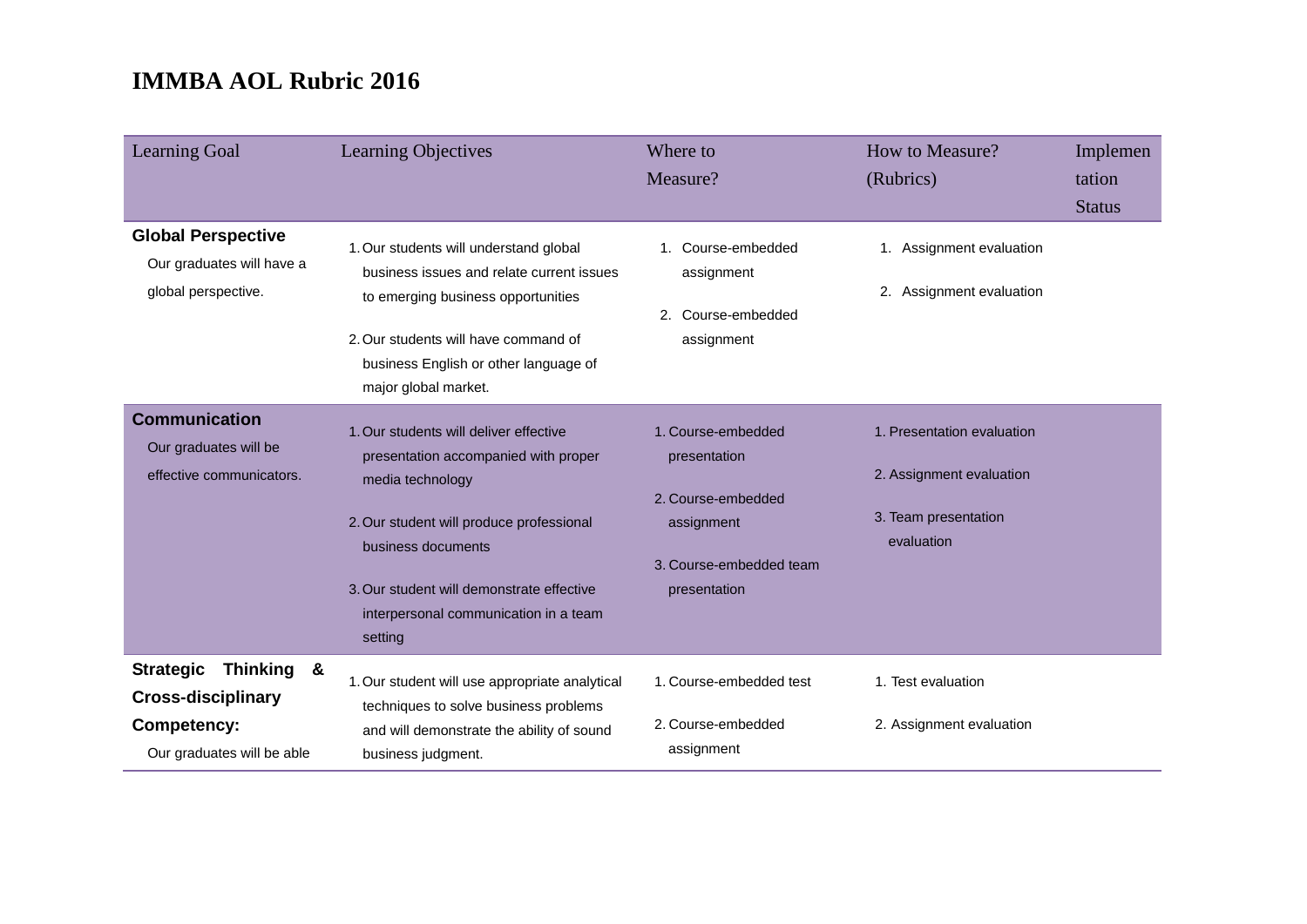| to strategically analyze<br>business cases and<br>integrate different<br>disciplines in solving<br>business problems.                                                    | 2. Our students will synthesize different<br>discipline areas                                                                                                                                                                           |                                                                          |                                                          |
|--------------------------------------------------------------------------------------------------------------------------------------------------------------------------|-----------------------------------------------------------------------------------------------------------------------------------------------------------------------------------------------------------------------------------------|--------------------------------------------------------------------------|----------------------------------------------------------|
| Domain Expertise in IT,<br><b>Media, and Business</b><br><b>Analytics</b><br>Our graduates will develop<br>professional skills and exhibit<br>professional competencies. | 1. Our students will build IT, Media, and<br>Business Analytics specific knowledge<br>and understand the key issues.<br>2. Our students apply domain expertise to<br>the business problems in the IT, Media,<br>and Business Analytics. | 1. Course-embedded<br>presentation<br>2. Course-embedded<br>presentation | 1. Presentation evaluation<br>2. Presentation evaluation |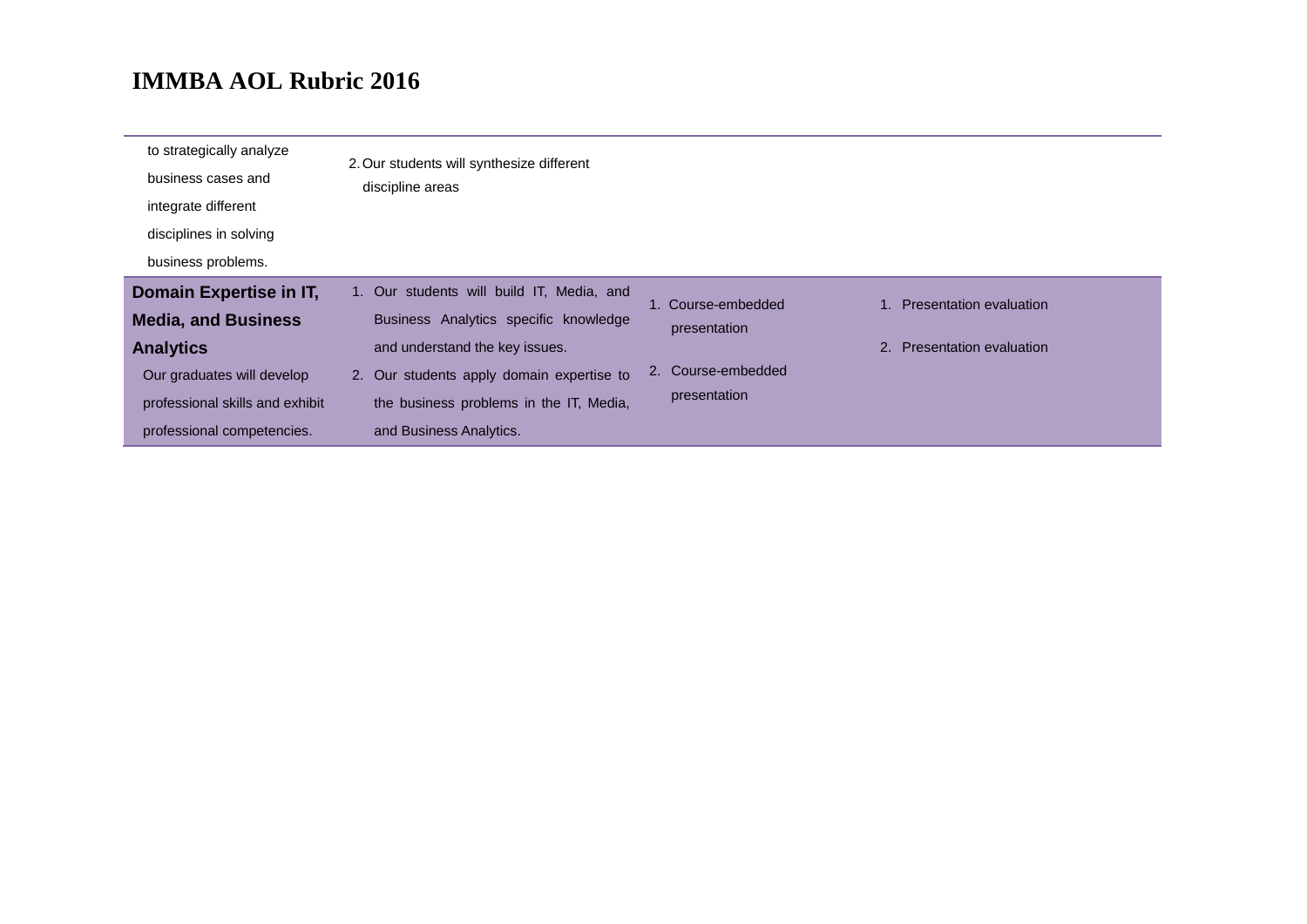#### Rubrics to assess achievements of learning objectives

#### **L1. Global Perspective: Our graduates will have a global perspective.**

### **L11. Our student will define global business issues and relate these to emerging business opportunities**

|                               | Performance Levels                       |                                           |                                               |
|-------------------------------|------------------------------------------|-------------------------------------------|-----------------------------------------------|
| Traits                        | 1 (Fails to Meet Expectations)           | 2 (Meets Expectations)                    | 3 (Exceeds Expectations)                      |
| 1. Identification of global   | No or incomplete identification of some  | Some identification of most of the        | Clear and detailed identification of relevant |
| issues                        | or all of the following relevant global  | relevant issues from the economic,        | issues from the economic, cultural, legal,    |
|                               | issues from the economic, cultural,      | cultural, legal, and demographic          | and demographic perspectives.                 |
|                               | legal, and demographic perspectives.     | perspectives.                             |                                               |
| 2. Analysis of global issues  | No analysis of impact of relevant global | Some analysis of impact of global issues; | Clear, accurate and detailed analysis of      |
|                               | issues; erroneous analysis of impact     | some inaccuracies in analysis             | impact of relevant global issues              |
| 3. Application of analysis to | No application of analysis to specific   | Some application of analysis to specific  | Clear application of analysis to global       |
| global business situation     | global business situation; incorrect     | global business situation, weak           | business situation; valid conclusions and     |
|                               | conclusions or recommendations made.     | conclusions or recommendations made       | good recommendations given                    |
| 4. Cultural differences       | Fails to adjust for cultural differences | Some consideration given to cultural      | Extensive consideration given to cultural     |
|                               |                                          | differences                               | differences, including appropriate            |
|                               |                                          |                                           | modification of communication                 |
| 5. Business Ethics and Social | Fails to understand the ethical issues   | Some understanding of the ethical issues  | Extensive understanding of the ethical        |
| Responsibility                | and responsibility of the firm.          | and responsibility of the firm            | issues and responsibility of the firm         |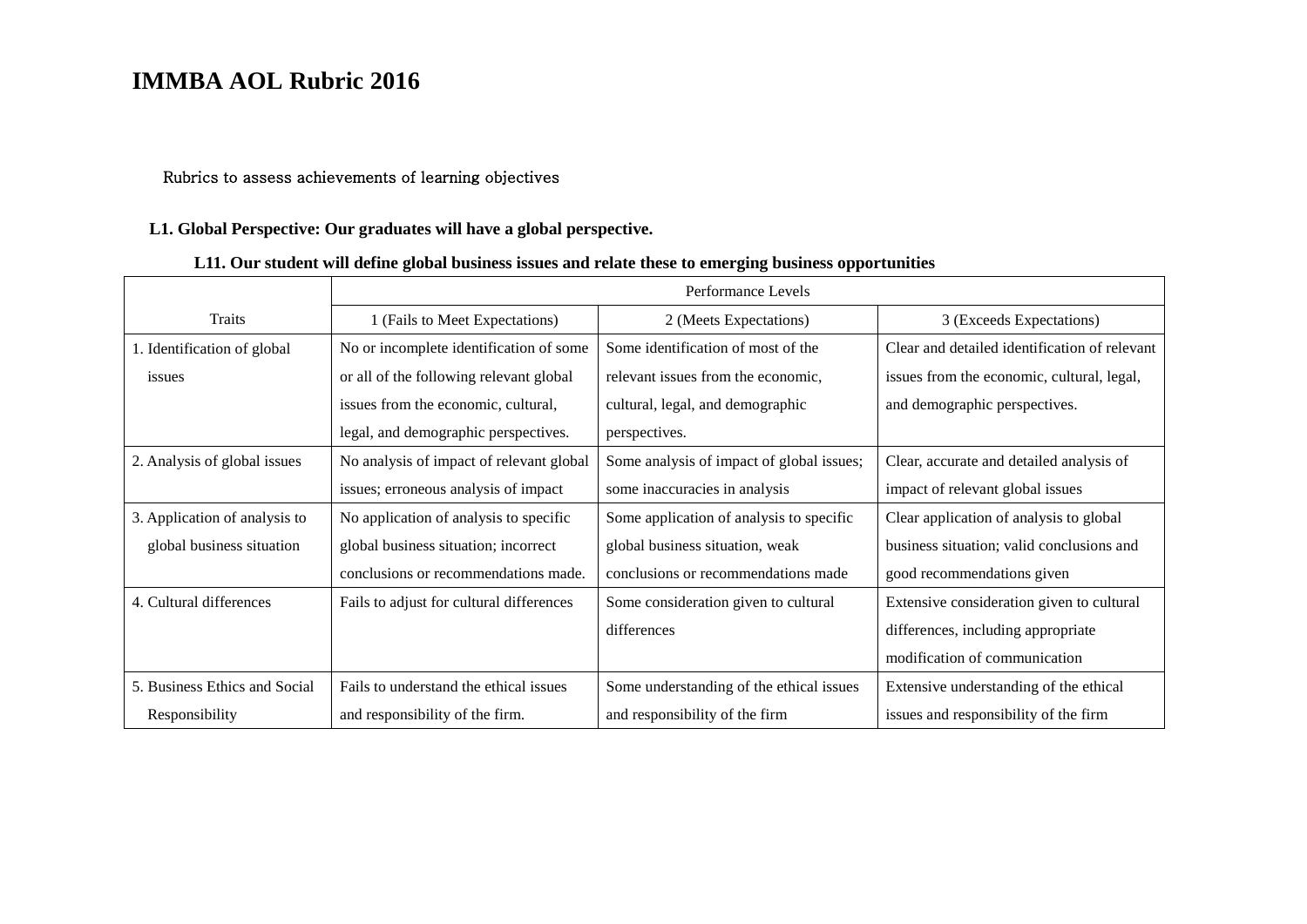|                  | Performance Levels                       |                                          |                                            |  |
|------------------|------------------------------------------|------------------------------------------|--------------------------------------------|--|
| Traits           | 1 (Fails to Meet Expectations)           | 2 (Meets Expectations)                   | 3 (Exceeds Expectations)                   |  |
| 1. Knowledge     | A few of the required elements           | Some of the required elements            | Most of the required elements (vocabulary, |  |
|                  | (vocabulary, structures, and/or cultural | (vocabulary, structures, and/or cultural | structure, and/or cultural context) are    |  |
|                  | context) are complete and correct.       | context) are complete and correct.       | complete and correct.                      |  |
|                  |                                          |                                          |                                            |  |
| 2. Comprehension | The response shows little understanding  | The response shows some understanding    | The response for the most part shows       |  |
|                  | of main ideas and/or details             | of main ideas and details.               | understanding of main ideas and most       |  |
|                  |                                          |                                          | details.                                   |  |
| 3. Communication | The communication skills and             | The communication skills and strategies  | The communication skills and strategies    |  |
|                  | strategies are minimally evident,        | are somewhat complete, appropriate       | are mostly complete, appropriate and       |  |
|                  | appropriate, and/or correct.             | and/or correct.                          | correct.                                   |  |
|                  |                                          |                                          |                                            |  |

### **L12. Our students will have command of business English or other language of major global market**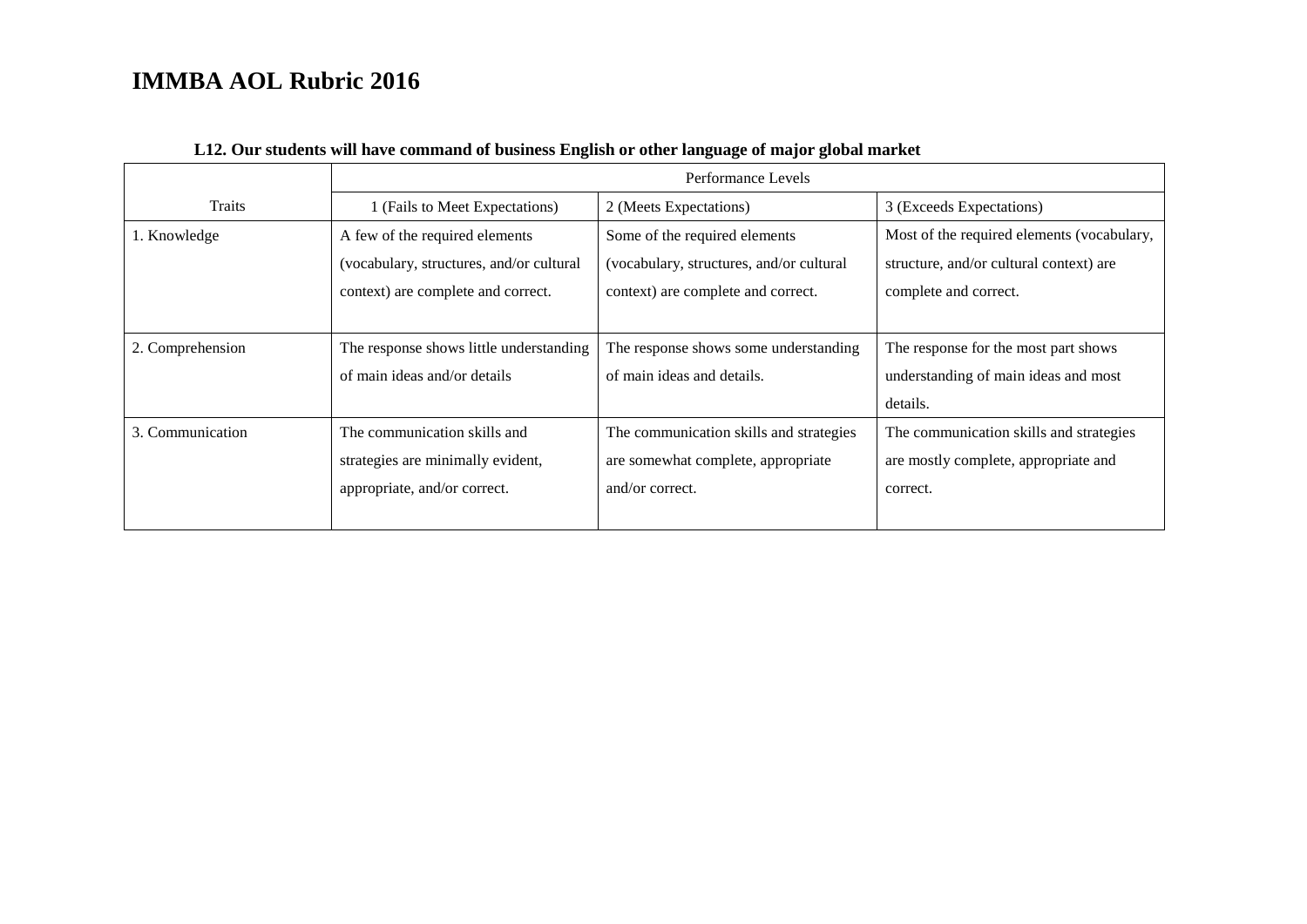#### **L2: Communication: our graduates will be effective communicators**

**Traits** Performance Levels 1 (Fails to Meet Expectations) 2 (Meets Expectations) 3 (Exceeds Expectations) 1. Organization No opening statement or irrelevant statement; Loses focus more than once; does not manage time effectively. Has opening statement relevant to topic, and gives outline of speech; mostly organized with some transitions; allows enough time to deliver speech, although it could have been better edited Has a clear opening statement that catches audience's interest and gives overview; stays focused throughout. Has transition statement, ties sections together; effective time management. 2. Quality of slides Sloppy and/or unprofessional; may be difficult to read; many slides are superfluous. Readable, professional, appropriate number Readable, professional, imaginative and/or high quality (without being a distraction). 3. Voice quality and pace Demonstrates one or more of the following: mumbling, too soft, too loud, too fast, too slow, "umms." Can easily understand; appropriate pace and volume; delivery is mostly clear and natural Excellent delivery; conversational, modulates voice, projects enthusiasm, interest, confidence. 4. Mannerisms Demonstrates one or more distracting mannerisms, which may include bad posture, shifting feet, etc. No distracting mannerisms. Decent posture. Uses body language effectively (and naturally) to maintain audience's interest 5. Professionalism Makes excuses for the presentation; word choice is not appropriate for audience; inappropriately informal, does not stay "in role." Treats audience profession-ally, word choice is acceptable (does not use slang); keeps nervousness under control Treats audience professionally; confident, shows command of topic

#### **L21: Our students will deliver effective presentation accompanied with proper media technology**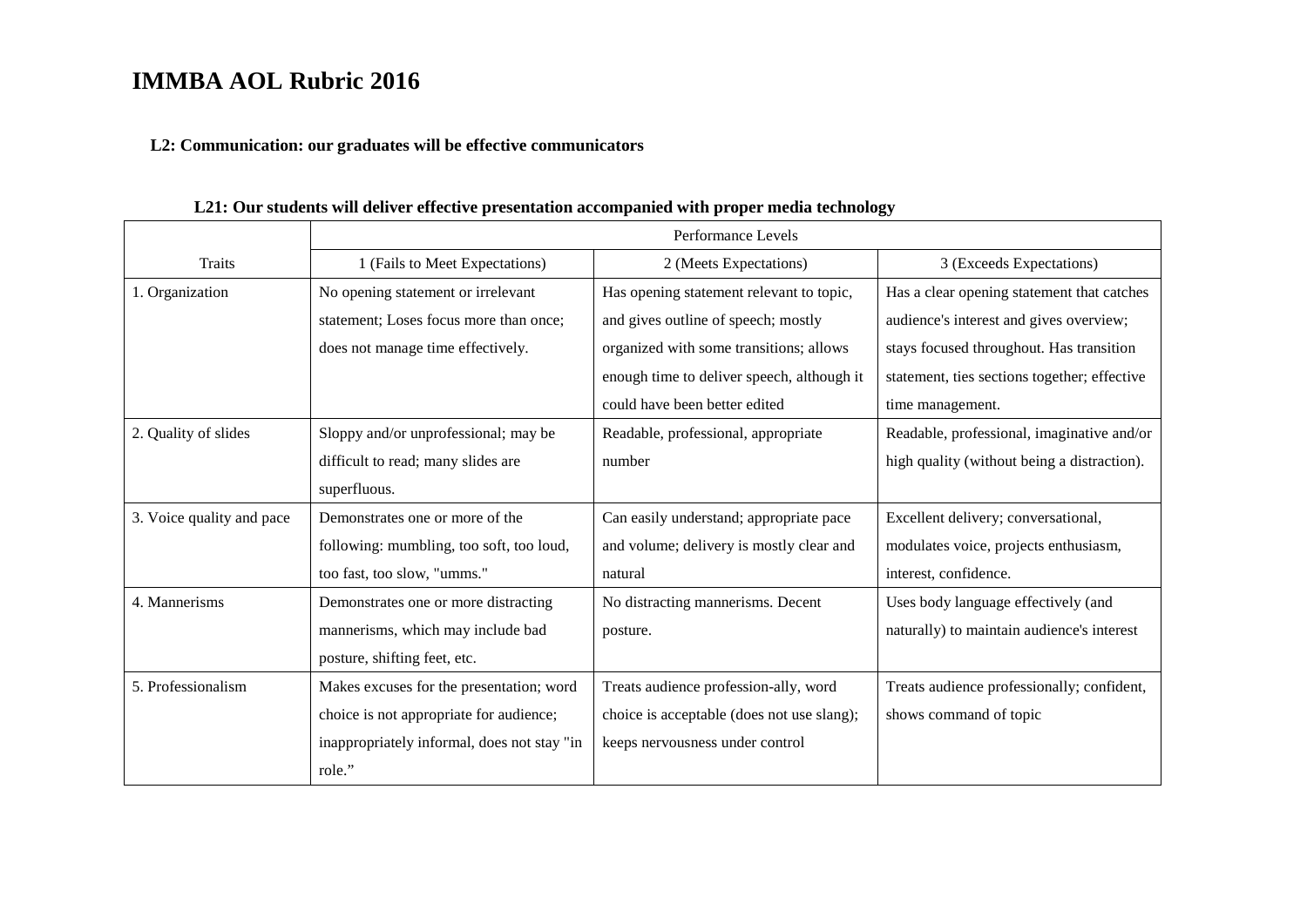| 6. Use of media/rapport | Relies heavily on slides or notes; makes    | Looks at slides to keep on track with       | Slides are used effortlessly to enhance  |
|-------------------------|---------------------------------------------|---------------------------------------------|------------------------------------------|
| with audience           | little eye contact; inappropriate number of | presentation; appropriate number of slides; | speech; speech could be effectively      |
|                         | slides (too many or too few).               | maintains eye contact most of the time.     | delivered without them; perfect eye      |
|                         |                                             |                                             | contact.                                 |
| 7. Ability to answer    | Cannot address basic questions.             | Can address most questions with correct     | Answers all questions with relevant,     |
| questions.              |                                             | information                                 | correct information; speaks confidently. |

### **L22. Our student will produce professional business documents**

|                           | Performance Levels                          |                                             |                                             |  |
|---------------------------|---------------------------------------------|---------------------------------------------|---------------------------------------------|--|
| <b>Traits</b>             | 1 (Fails to Meet Expectations)              | 2 (Meets Expectations)                      | 3 (Exceeds Expectations)                    |  |
| 1. Clear introduction and | No or unclear introduction, and absence of  | Provides an introduction, present some but  | Provides a coherent introduction and        |  |
| background                | background information.                     | not all of the key background information.  | addresses key background issues             |  |
|                           |                                             |                                             | effectively.                                |  |
| 2. Discipline-related     | Discipline-specific concepts and issues are | Appropriately addresses most of the key     | Appropriately addresses all key discipline- |  |
| concepts and issues       | not identified or they are identified       | discipline-specific concepts and issues but | specific concepts and issues and most of    |  |
|                           | inappropriately.                            | omits or identifies a few of the minor      | the minor ones.                             |  |
|                           |                                             | ones.                                       |                                             |  |
| 3. Internally consistent  | Arguments are inconsistent, different parts | Most arguments are consistent, and most     | Arguments presented in the paper are        |  |
| arguments                 | of the paper do not relate well to each     | parts of the paper are integrated and they  | consistent and the different parts of the   |  |
|                           | other and they are inconsistent.            | are consistent.                             | paper are well integrated and consistent.   |  |
| 4. Logic and organization | Arguments are poorly organized, do not      | Most but not all of the arguments are well  | All arguments are well organized, flow      |  |
|                           | flow well, and are hard to follow.          | organized, flow logically, and are easy to  | logically, and are easy to follow.          |  |
|                           |                                             | follow.                                     |                                             |  |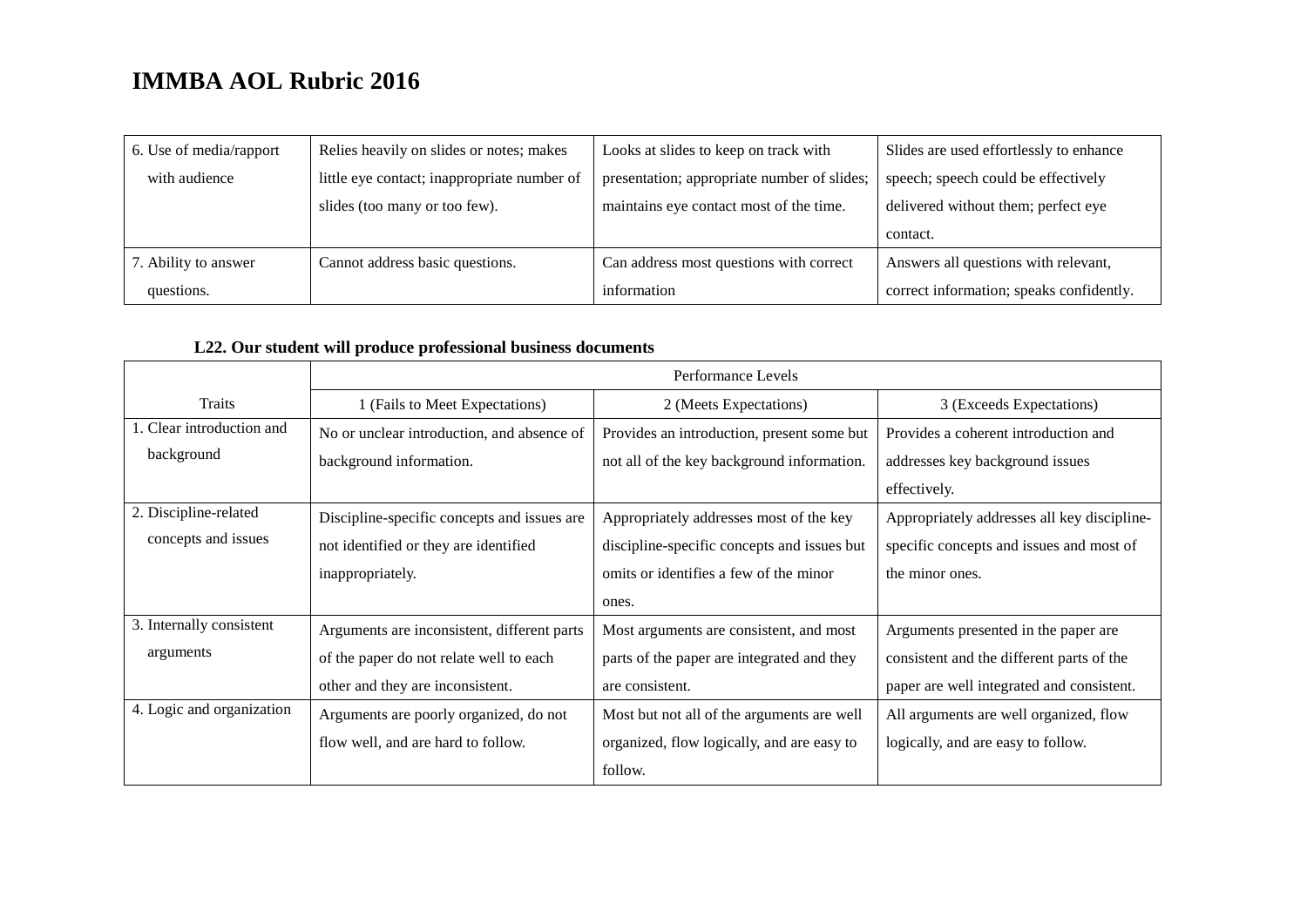| 5 Consistent conclusions | No or very weak connection between          | Reasonable connection between analysis      | Very strong connection between analysis     |
|--------------------------|---------------------------------------------|---------------------------------------------|---------------------------------------------|
|                          | analysis and conclusions                    | and conclusions; there may be minor         | and conclusions; there are no               |
|                          |                                             | inconsistencies                             | inconsistencies.                            |
| 6. Style and grammar     | Numerous spelling errors; inappropriate     | Few spelling errors, generally appropriate  | No or very minimal spelling, grammar,       |
|                          | grammar, sentence structure, and            | grammar, sentence structure, and            | sentence structure, and paragraphing        |
|                          | paragraphing used throughout the            | paragraphing.                               | errors.                                     |
|                          | document.                                   |                                             |                                             |
| 7. Effective literature  | No literature or used of inappropriate web- | Uses more than one research source but      | Uses multiple research sources and makes    |
| search skills            | based sources; sources are not come from    | demonstrates no attempt to incorporate      | effective use of current and reliable       |
|                          | professional literature; sources are not    | current information; most sources are       | information; sources are authoritative or   |
|                          | current and/or relevant.                    | authoritative or come from professional     | come from the professional literature;      |
|                          |                                             | literature; sources are generally current   | includes current relevant sources.          |
|                          |                                             | and relevant.                               |                                             |
| 8. Documents sources     | No or inconsistent references; evidence of  | Generally includes appropriate citations    | Includes appropriate citations within the   |
|                          | plagiarism.                                 | within the document and lists references at | documents and lists references that include |
|                          |                                             | the end of the documents; references are    | full bibliographic information for each     |
|                          |                                             | generally usable but may not contain the    | citation in the document; citations and     |
|                          |                                             | full bibliographic information; citations   | references are consistent throughout the    |
|                          |                                             | and references are generally consistent     | document.                                   |
|                          |                                             | throughout the documents                    |                                             |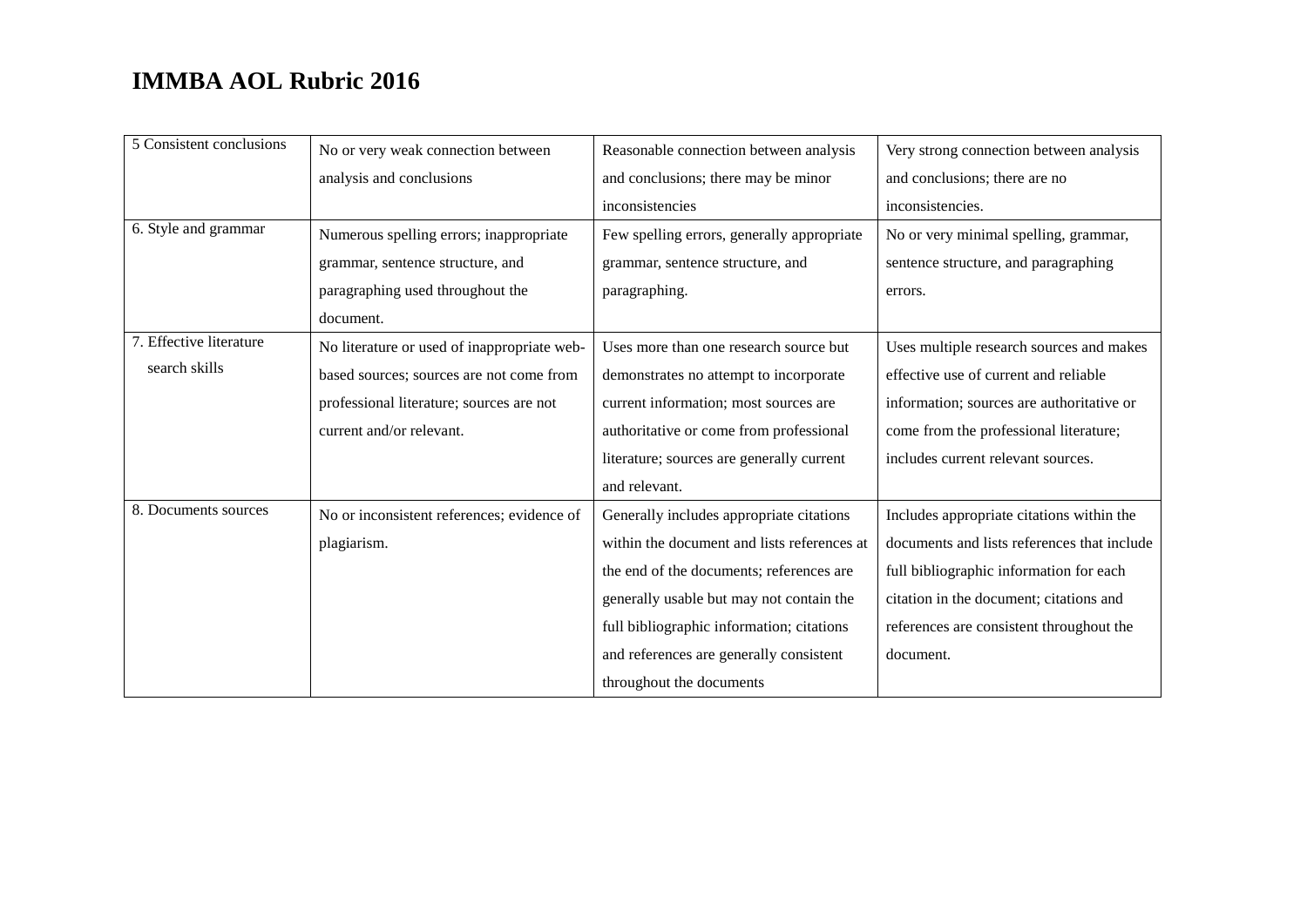|                         | Performance Levels                        |                                           |                                             |
|-------------------------|-------------------------------------------|-------------------------------------------|---------------------------------------------|
| Traits                  | 1 (Fails to Meet Expectations)            | 2 (Meets Expectations)                    | 3 (Exceeds Expectations)                    |
| 1. Commitment           | Seems reluctant to engage fully in        | Consistently demonstrates commitment to   | Follows up on ideas and suggestions from    |
|                         | discussions and task assignments          | the project by being prepared for each    | previous meetings and reports findings to   |
|                         |                                           | group meeting                             | the group                                   |
| 2. Balance between task | Focuses exclusively on task to be         | Balances the need for task                | Volunteers to assist others and shares      |
| and interpersonal       | accomplished without regard to team       | accomplishment with the needs of          | information openly                          |
| relations               | member or focuses exclusively on          | individuals in the group                  |                                             |
|                         | interpersonal relations without regard to |                                           |                                             |
|                         | task                                      |                                           |                                             |
| 3. Contributions        | Does not offer ideas or suggestions that  | Frequently offers helpful ideas or        | Listens actively and shows understanding    |
|                         | contribute to problem solving             | suggestions                               | by paraphrasing or by acknowledging and     |
|                         |                                           |                                           | building on others' ideas                   |
| 4. Stays on track       | Takes the group off track by initiating   | Introduces suggestions and ideas that are | Uses tact and diplomacy to alert group that |
|                         | conversations or discussions unrelated to | relevant to the task                      | focus has strayed from the task at hand     |
|                         | the task                                  |                                           |                                             |

### **L23. Our students will demonstrate effective interpersonal communication in a team setting.**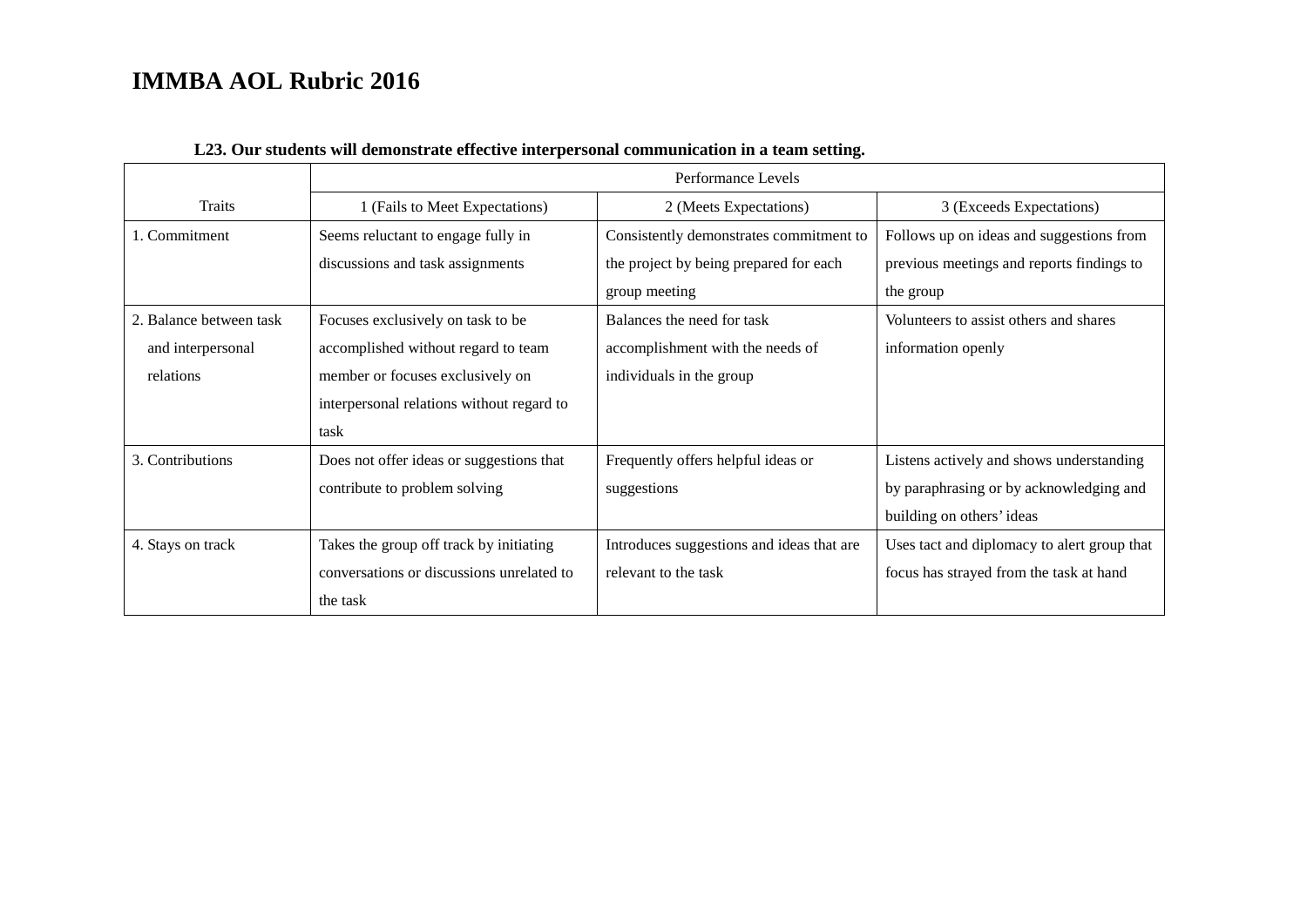**L3. Strategic Thinking & Cross-disciplinary Competency: Our graduates will be able to strategically analyze business cases and integrate different disciplines in solving business problems.** 

**L31. Our students will use appropriate analytical techniques to solve business problems and will demonstrate the ability of sound business judgment.**

|                               | Performance Levels                         |                                            |                                              |
|-------------------------------|--------------------------------------------|--------------------------------------------|----------------------------------------------|
| <b>Traits</b>                 | 1 (Fails to Meet Expectations)             | 2 (Meets Expectations)                     | 3 (Exceeds Expectations)                     |
| 1. Factual knowledge          | Shows little knowledge of case facts,      | Shows solid understanding of case facts    | Shows through grasp of case facts and        |
|                               | makes factual mistakes                     |                                            | offers additional factual knowledge about    |
|                               |                                            |                                            | company or industry                          |
| 2. Application of strategic   | Misuses strategic analysis tools,          | Appropriately strategic analysis tools,    | Shows strong understanding and               |
| analytical Tools              | concepts, and techniques                   | concepts, and techniques                   | application of strategic analysis tools,     |
|                               |                                            |                                            | concepts, and techniques                     |
| 3. Application of financial   | Fails to incorporate financials into case  | Shows knowledge of ratios and trend        | Applies ratios and trend analysis to         |
| analysis                      | analysis or shows only limited attempts    | analysis; demonstrates understanding of    | develop sound judgments about company        |
|                               | to understand financials                   | firm's financial standing                  | situation and prospects; presents financial  |
|                               |                                            |                                            | analysis professionally                      |
| 4. Identification of case     | Neglects to identify case issues;          | Clearly identifies the key issues in the   | Develops a well-integrated statement of      |
| problems/issues               | recounts facts of case with little         | case and demonstrates understanding of     | the complex issues of the case and           |
|                               | analysis                                   | company's decision situation               | demonstrates understanding of situation      |
| 5. Generation of alternatives | Identifies weak or infeasible.             | Generates 2 or 3 feasible alternatives for | Develops 2 or 3 insightful alternatives for  |
|                               | alternatives with little attention to case | resolving the key issues of the case       | resolving the issues; offers specificity and |
|                               | issues                                     |                                            | originality                                  |
| 6. Recommendations            | Offers weak recommendations or pays        | Provides well-reasoned recommendations     | Integrates alternatives into a well-         |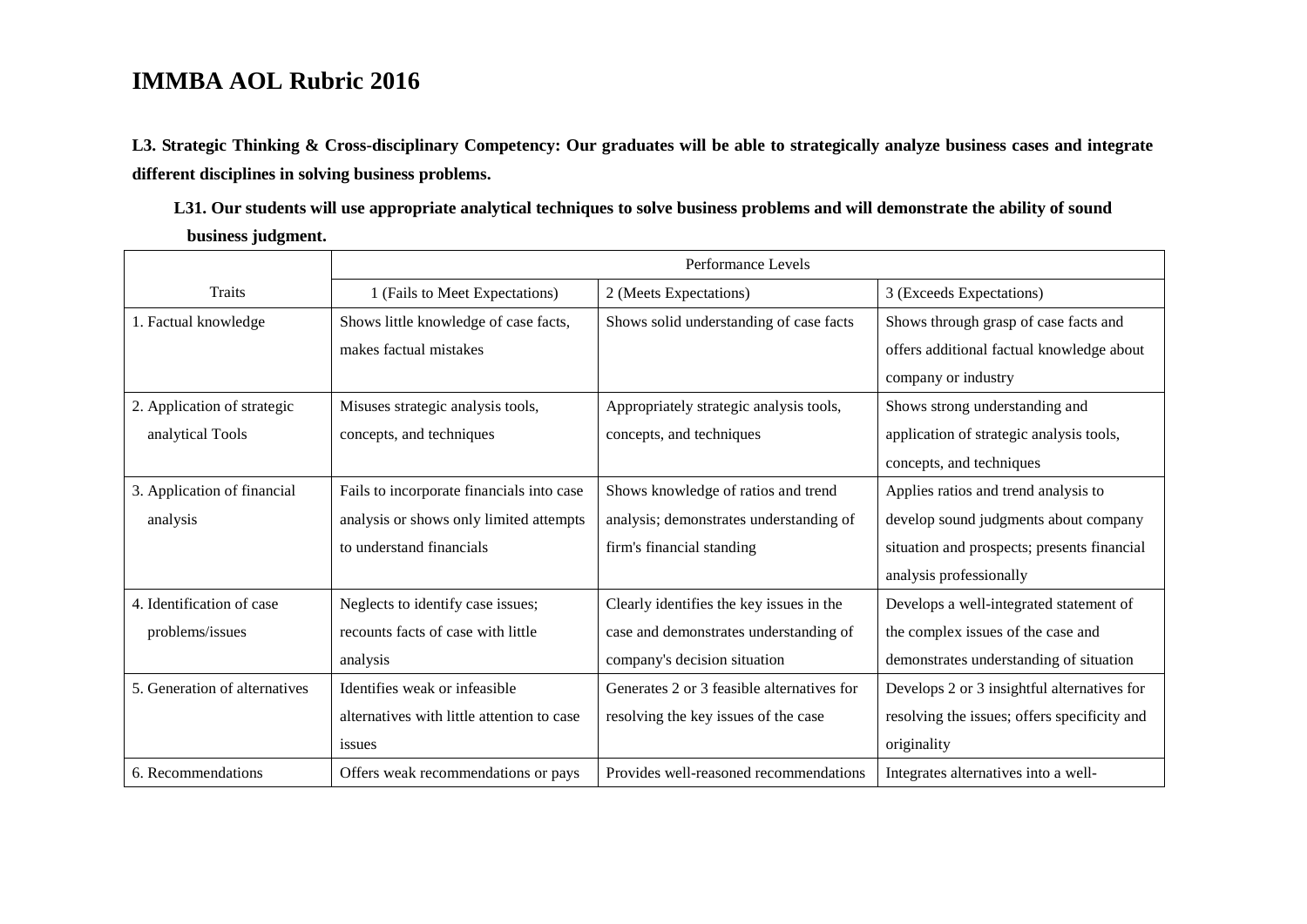|                      | little attention to addressing case issues | that follow from the preceding analysis | developed action plan; offers specificity, |
|----------------------|--------------------------------------------|-----------------------------------------|--------------------------------------------|
|                      |                                            | and clearly address case issues; no     | priorities, and sequencing of actions      |
|                      |                                            | surprises                               |                                            |
| 7. Business judgment | Shows little attention to presenting       | Provides good arguments backed up with  | Provides strong rationale and convincing   |
|                      | sound arguments or backing up ideas        | factual knowledge, analysis, and        | arguments throughout; demonstrates sound   |
|                      | with analysis; offers "I think"            | persuasive rationale                    | business judgment                          |
|                      | statements                                 |                                         |                                            |

## **L32. Our students will synthesize different discipline areas.**

|                             | Performance Levels                    |                                         |                                              |  |
|-----------------------------|---------------------------------------|-----------------------------------------|----------------------------------------------|--|
| <b>Traits</b>               | 1 (Fails to Meet Expectations)        | 2 (Meets Expectations)                  | 3 (Exceeds Expectations)                     |  |
| 1. Consideration            | Deals only with a single perspective  | Begins to relate alternative views from | Addresses perspectives noted previously,     |  |
|                             | and fails to discuss possible         | other disciplines to qualify analysis.  | and additional diverse perspectives other    |  |
|                             | perspectives from other disciplines.  |                                         | disciplines to qualify analysis.             |  |
| 2. Management principle     | Lacks understanding of basic          | Shows clear comprehension of basic      | Integrates and applies basic management      |  |
|                             | management principles and strategic   | management principles and strategic     | principles and strategic thinking approach   |  |
|                             | thinking approach.                    | thinking approach.                      | across multiple disciplines.                 |  |
| 3. Discipline knowledge     | Does not incorporate appropriate      | Somewhat applies appropriate            | Clearly and reflectively applies appropriate |  |
|                             | argumentation and methodology of      | argumentation and methodology of other  | argumentation and methodology of other       |  |
|                             | other disciplines                     | disciplines                             | disciplines                                  |  |
| 4. Intellectual sensitivity | Does not yet demonstrate intellectual | Somewhat Demonstrates intellectual      | Demonstrates a high degree of intellectual   |  |
|                             | acuity, imagination, and sensitivity. | acuity, imagination, and sensitivity.   | acuity, imagination, and sensitivity.        |  |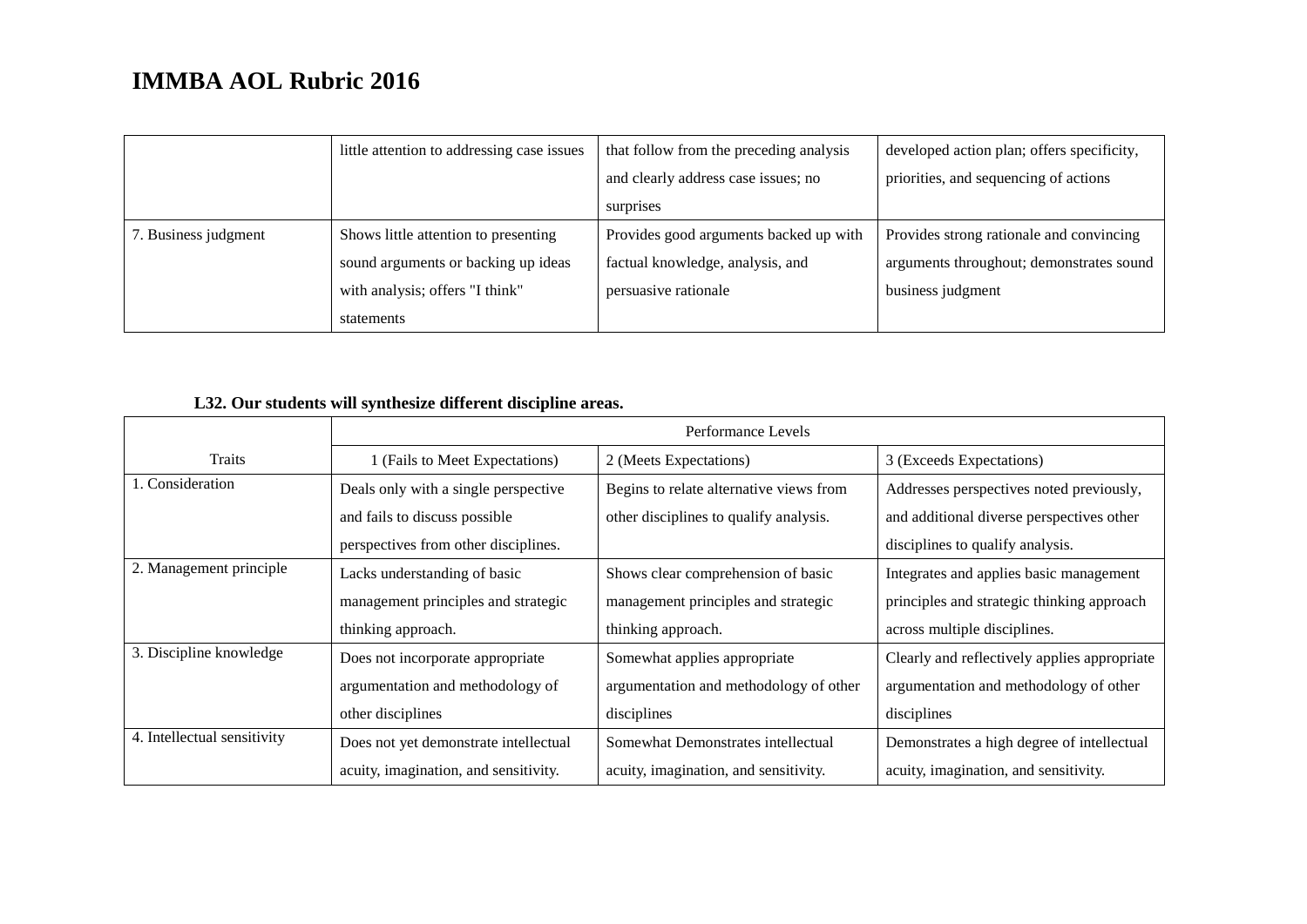| 5. Horizontal synthesis | Does not yet integrate interdisciplinary | Partially integrates interdisciplinary skills | Successfully integrates interdisciplinary |
|-------------------------|------------------------------------------|-----------------------------------------------|-------------------------------------------|
|                         | skills and knowledge.                    | and knowledge.                                | skills and knowledge.                     |
| 6. Vertical synthesis   | Does not yet demonstrate awareness of    | Demonstrates some awareness of inter-         | Clearly demonstrates an awareness of      |
|                         | inter-relationships among self, the      | relationships among self, the discipline,     | inter-relationships among self, the       |
|                         | discipline, business, and society.       | business, and society                         | discipline, business, and society.        |